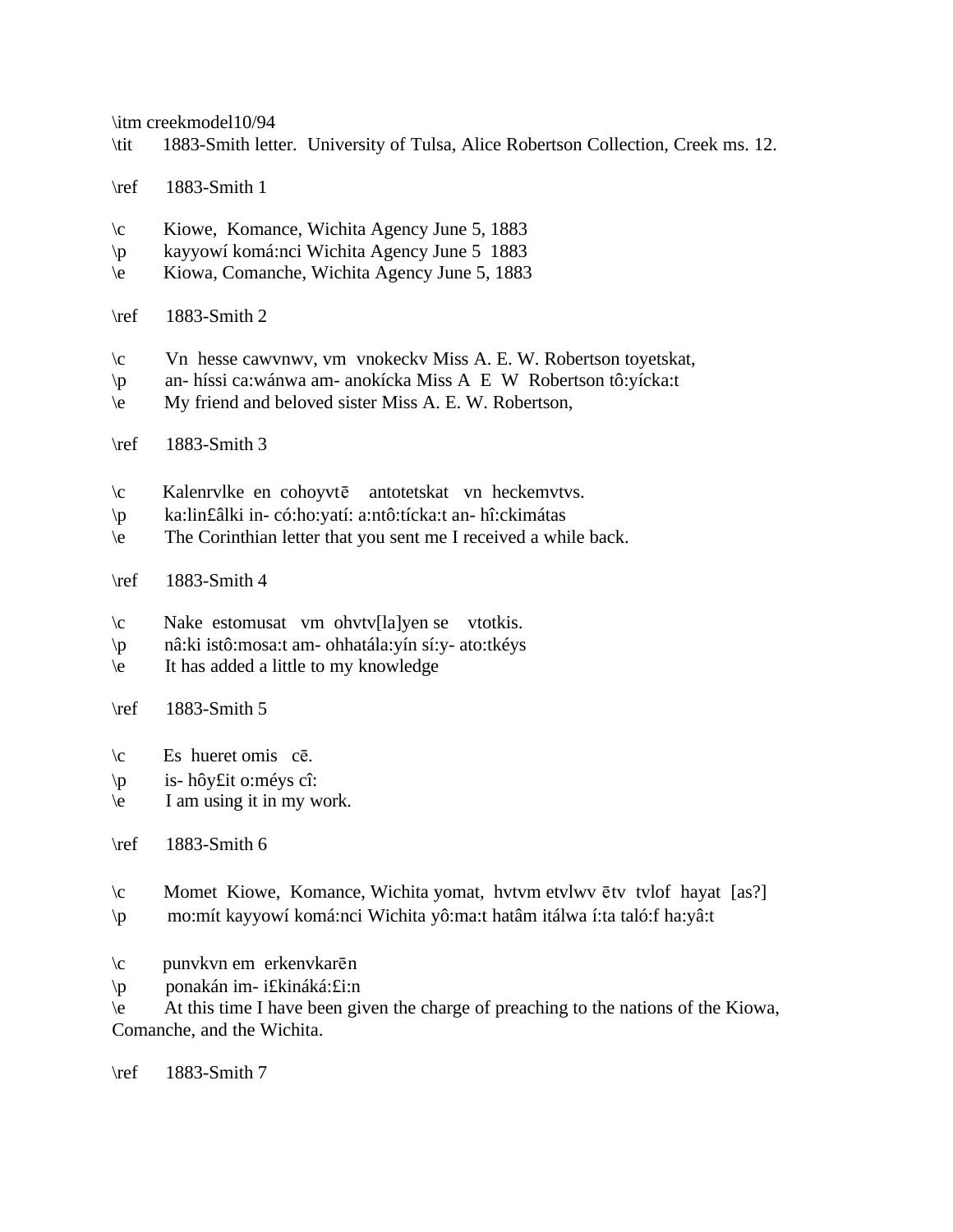| $\setminus c$<br>$\mathsf{p}$<br>$\backslash e$  | vc vtuthoyet omemvtvn hvte vlakiyvnket,<br>ac-atothoyí: $[?]$<br>hatí alâ: kayankit<br>I have just recently arrived                                                                                         |
|--------------------------------------------------|-------------------------------------------------------------------------------------------------------------------------------------------------------------------------------------------------------------|
| $\ref$                                           | 1883-Smith 8                                                                                                                                                                                                |
| $\setminus c$<br>$\mathsf{p}$<br>$\backslash e$  | Wichitas etylofyn likis cē.<br>Wichitas italó: fan lêykeys cî:<br>and am living in the town of the Wichitas.                                                                                                |
| $\ref$                                           | 1883-Smith 9                                                                                                                                                                                                |
| $\setminus c$<br>$\mathsf{p}$<br>$\backslash e$  | Momet estonkon vc vherihocen likis.<br>mo: mít istónkon ac- ahi£eyhocí: n lêykeys<br>They are very accomodating.                                                                                            |
| $\ref$                                           | 1883-Smith 10                                                                                                                                                                                               |
| $\setminus c$<br>$\mathcal{P}$<br>$\backslash e$ | Momet vn punyky kerrety komat puetaket sulkyket<br>mo:mít an- ponáka kiffitá kô:ma:t poytá:kit solkakí:t<br>Many of the children want to learn my language                                                  |
| $\ref$                                           | 1883-Smith 11                                                                                                                                                                                               |
| $\setminus c$<br>$\mathsf{p}$<br>$\backslash e$  | vn cuko-perricen likis.<br>an-cokopí££eycín lêykeys<br>and visit me frequently.                                                                                                                             |
| $\ref$                                           | 1883-Smith 12                                                                                                                                                                                               |
| $\setminus c$<br>$\mathsf{p}$<br>$\backslash e$  | Momet em vhayakit kerrvkuecepvranvyē ontlikis cē.<br>mo:mít im- ahá:ya:kít kiffakoycipáfa:nayí: ônt lêykeys cî:<br>I am teaching them and they are very capable of learning it.                             |
| $\ref$                                           | 1883-Smith 13                                                                                                                                                                                               |
| $\setminus c$<br>$\mathsf{p}$<br>$\backslash e$  | Mont omis cokvn ocekot omekv, my tvlkusat es pun herekot os ce.<br>mónt o: mêys có: kan ó: ci: kot o: miká má tálkosa: t is- pon- hi£íko: t ô: s cî:<br>Trying to do this without books is not easy for us. |
| $\ref$                                           | 1883-Smith 14                                                                                                                                                                                               |
| $\setminus c$<br>$\mathbf{p}$                    | Cokv en hytecesky es kerrety omat sulken wiyety ocetsken, kerrety eyacket os.<br>có: ka in-haticíska is- ki££itá ô: ma: t sólki: n weyyitá ô: cíckin ki££itá [?]<br>ô:s                                     |

\e We have a great need to know if you have a lot of First Readers.